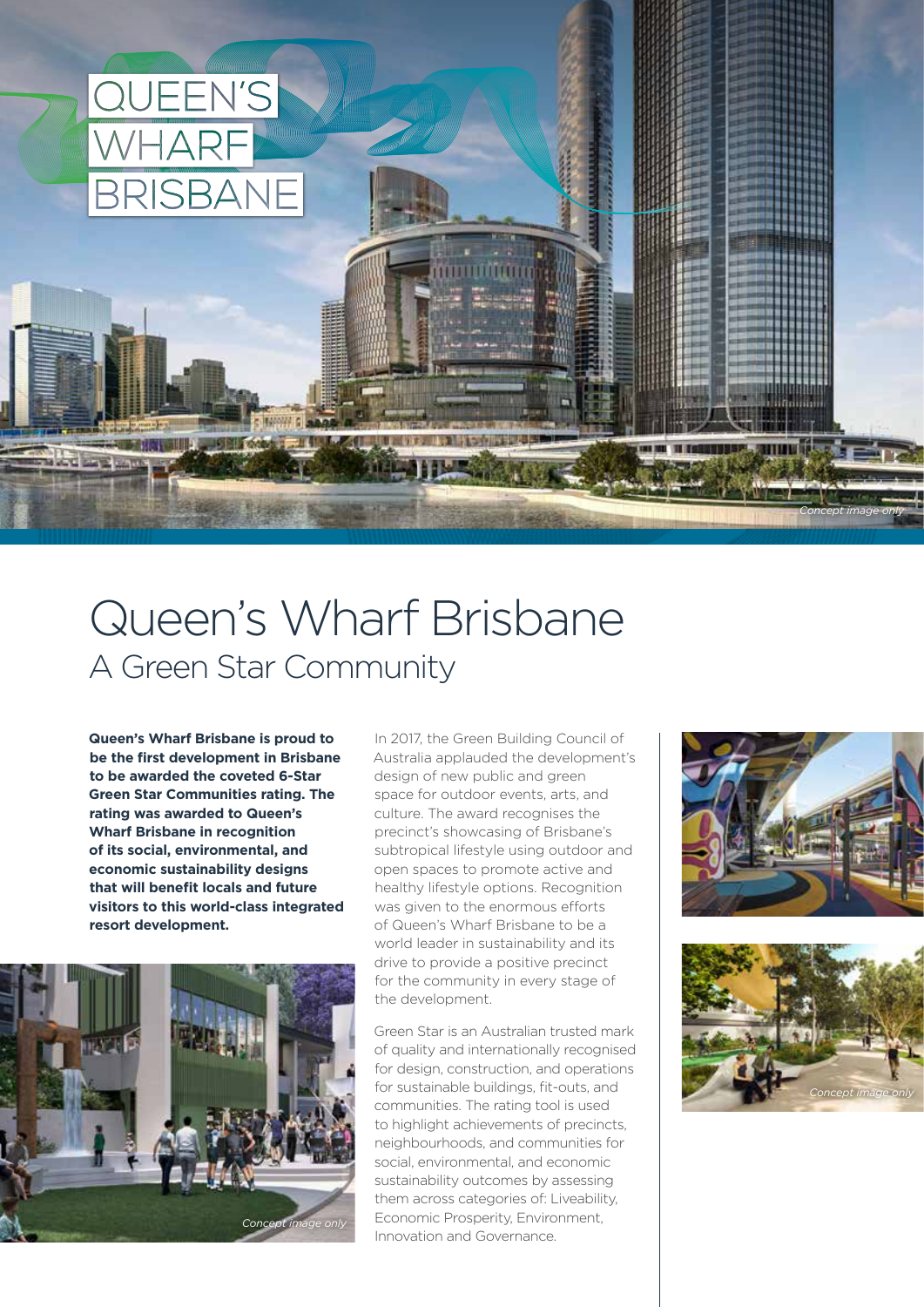



# Green Star features

# **Liveability**

Queen's Wharf Brisbane is designed to ensure the development will positively support different healthy, active, and inclusive lifestyles, including:

- **X** New footpaths and bikeways to increase pedestrian and cyclist connectivity with Brisbane and its surrounds.
- Access to 50 restaurants and bars showcasing and helping bring a global awareness to world-class Queensland produce including meats, fruits, and seafood.
- <sup>8</sup> Culture, heritage, and identity shared with the community through the Mangrove Walk and its interpretive heritage and integrated Indigenous story-telling elements.
- <sup>8</sup> Design of new public spaces that will be the equivalent of 12 football fields and include green space for outdoor events, arts, and culture.



When the entire project is complete, Queen's Wharf Brisbane will offer an unparalleled experience for locals and visitors alike.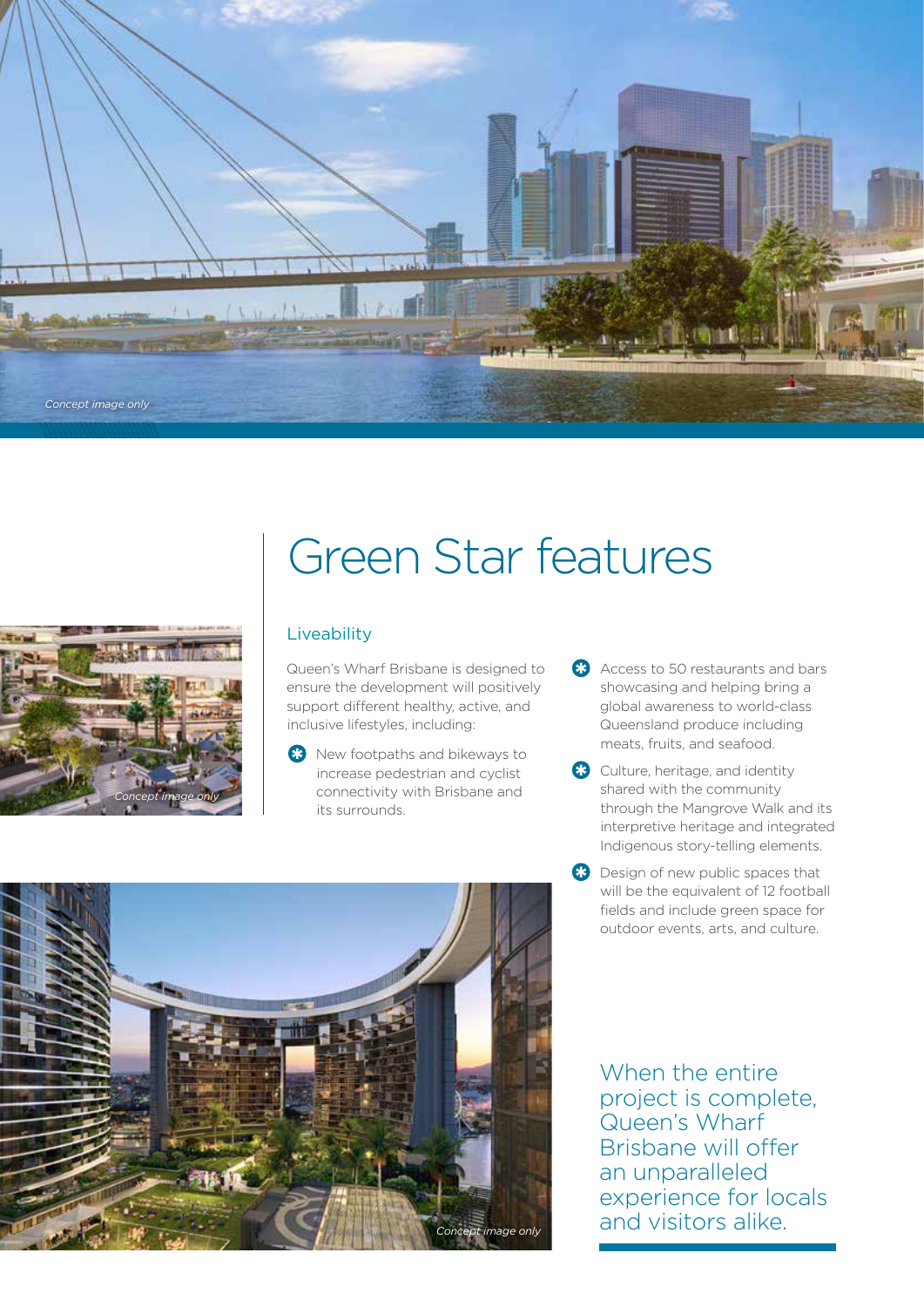

# Economic prosperity

- **B** Development in hospitality training and skills growth once the development is operational.
- **B** Investment in community infrastructure such as Waterline Park (a CBD recreation and exercise hub) and the pedestrian only Neville Bonner Bridge.
- <sup>8</sup> Creating opportunities for business diversity, innovation and economic development that support local jobs for people in the region.
- **Attracting new to Brisbane global** hotel brands including the 6-Star Rosewood and 4.5-Star Dorsett, which will help attract international events and raise Brisbane's profile.

# Environment

The precinct will showcase and maximise energy efficiencies, water conservation and reduce waste.

- **B** Queen's Wharf Brisbane will work to reduce greenhouse gas emissions through energy efficiency measures and renewable energy sources.
- **8** Utilise energy efficient, climatically responsive sub-tropical design including appropriate solar orientation, shading and shelter, cross ventilation, natural lighting, and passive cooling techniques across the development.



- **83** Water sensitive urban design features will be applied to create an ecologically beneficial urban water system, and the implementation of several features to reduce potable water demand within internal and external uses.
- 8 Over 90 percent of waste was recycled and diverted from landfill during the demolition and excavation phases of development.